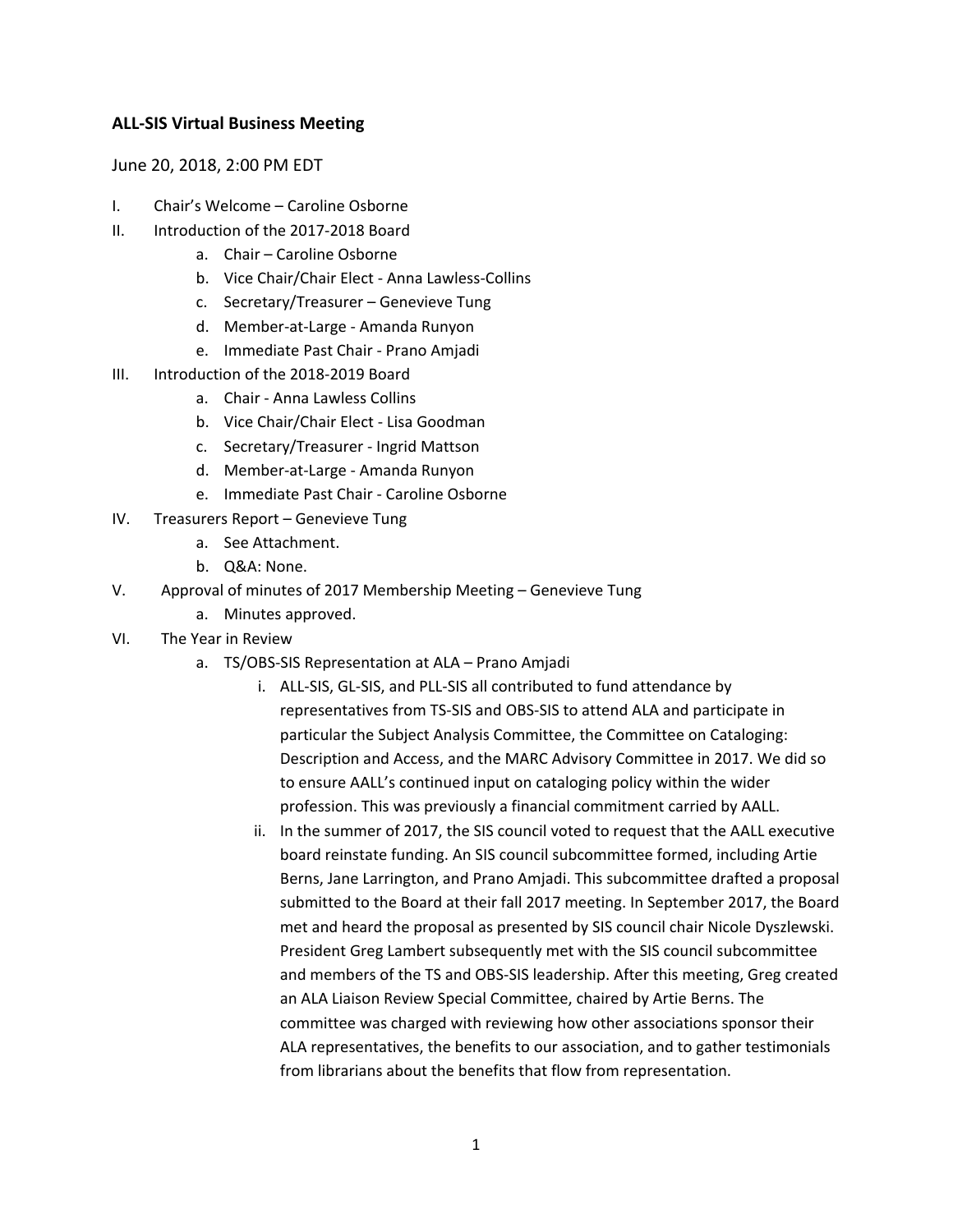- iii. Meanwhile, each of the SIS boards individually voted as to whether to provide funding for the 2017-2018 year, with contributions based on SIS size. The ALL-SIS board voted to provide \$750.00 in funding, but required that future funding requests would be brought to the full membership for a vote.
- iv. The special committee completed its report in February 2018. The board met in April and voted not to accept the special committee's recommendations.
- v. The SIS council then polled the SISs to confirm if this should remain a SIS council issue; a large majority agreed that it is relevant to all SISs.
- b. Web, Marketing, and Social Media Changes Caroline Osborne
	- i. AALL has launched a new web interface and we are looking at all the ways we communicate. We want to make our communications seamless and easy to ensure that members are getting what they need as easily as possible.
	- ii. We are working to streamline web, social media, and marketing into a single committee.
	- iii. Special thanks to Ellen Augustiniak for her tireless work and devotion to helping make the transition a success! Ellen worked with AALL's Chris Siwa to migrate content and make sure that ALL-SIS's presence online was clear and consistent.
- c. Strategic Plan Anna Lawless-Collins
	- i. Amanda Runyon chaired the Strategic Planning committee, which was formed in 2013. The committee members represented a variety of years in the profession and roles within the profession.
	- ii. The plan was distributed to the membership via MyCommunities and is also available on the ALL-SIS website: [https://www.aallnet.org/allsis/wp](https://www.aallnet.org/allsis/wp-content/uploads/sites/4/2018/03/2018-2021-ALL-SIS-Strategic-Plan.pdf)[content/uploads/sites/4/2018/03/2018-2021-ALL-SIS-Strategic-Plan.pdf](https://www.aallnet.org/allsis/wp-content/uploads/sites/4/2018/03/2018-2021-ALL-SIS-Strategic-Plan.pdf)
	- iii. The committee surveyed the board, reached out to members and surveyed in "bands" (based on years of work) and conducted one-on-one interviews. They then combined their findings into drafts, which were discussed and refined at roundtables during the AALL Annual Meeting.
	- iv. The plan is current for 2018-2021.
	- v. Questions may be directed to Amanda at[: arunyon@umich.edu](mailto:arunyon@umich.edu)
- VII. AALL Annual Meeting Programming
	- a. The most recent issue of the ALL-SIS Newsletter contains a complete guide to the ALL-SIS programs happening this year in Baltimore, and all committee reports.
	- b. Please be sure to attend the ALL-SIS Reception at the University of Baltimore, Sunday, July 15 from 6:30 to 8:30 PM. Transportation will be provided. Library tours will also be available!
	- c. Thanks to the Local Arrangements Committee and the University of Baltimore!
	- d. The Middle Managers Breakfast will feature a panel discussion among Lisa Goodman, David Matchen, and Wendy Moore on how to tackle tough situations.
	- e. This year's ALL-SIS sponsored program: *Strategies for Independent Library Certificate and Educational Programming*, happening on Monday, July 16 at 10:00 AM (Program D1).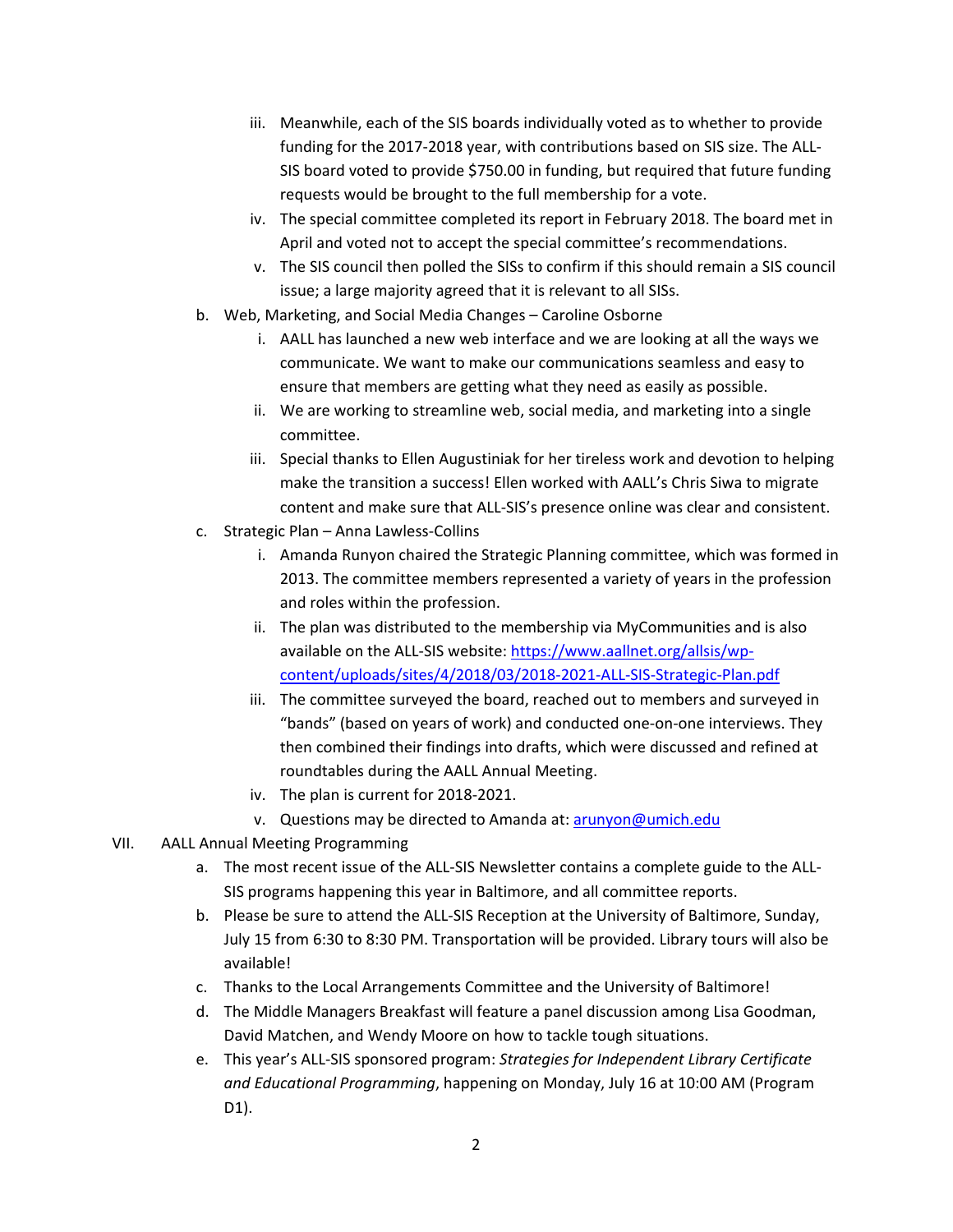- VIII. Plans for the Coming Year Anna Lawless-Collins
	- a. Strategic Plan Moving Forward
		- i. Meet with incoming executive board to discuss strategic plan and implementation of goals.
		- ii. Considering a task force to review our committees and committee structure towards meeting the first goal. TS-SIS recently did this, and we may be able to learn from their experience.
		- iii. The focus of several goals in the plan is to increase collaboration with other SISs. We may look at cooperative opportunities with RIPS, PLL, and the Repository Caucus.
		- iv. We also plan to improve communication and workflows in general: Between committees; between the board and membership; and between SISs.
		- v. Please contact Anna Lawless-Collins with questions or concerns: Lawless-Collins, [lawlessa@bu.edu](mailto:lawlessa@bu.edu)
	- b. New Award: ALL-SIS will now be offering both an Outstanding Article award and a new award for outstanding scholarship published in other formats. This new award will recognize works other than those published in periodicals.
		- i. Please think about who you might want to nominate for one of our awards!
- IX. Extension of Thanks
	- a. Thanks to everyone who participated on a committee this year!
	- b. Special thanks to I-Wei Wang, of the University of California, Berkeley, who has served as the editor of the ALL-SIS newsletter for several years. This has been a monumental task and she is amazing! She will be handing off leadership at the end of this month.
	- c. Thanks to Kate Irwin-Smiler and Wake Forest University for facilitating today's meeting!
- X. Questions/Comments
	- a. Comment: Jane Larrington asked the SISs to contribute to ALA Liaisons again this year on Tuesday, June 19, 2018 for one additional year at the same level as before:
		- i. small SIS (0-199): \$75
		- ii. medium SIS (200-499): \$300
		- iii. large SIS (500+): \$750 [This would include ALL-SIS]
			- 1. This would require a formal vote of the membership; the incoming board will come back to the membership for approval of this in the very near future.
	- b. Question: Is the strategic plan available in MyCommunities? Yes, it was posted several months ago and is also available on the ALL-SIS website.
- XI. The formal passing of the gavel will occur at our All-Members Breakfast next month.
- XII. Closing thought Prano Amjadi
	- a. Thank you to all who have participated in this meeting. Holding the meeting online allows more people to attend who can't attend the AALL annual meeting, and frees up time at the annual meeting for other programming.
- XIII. Adjourned.

Respectfully submitted – Genevieve Tung